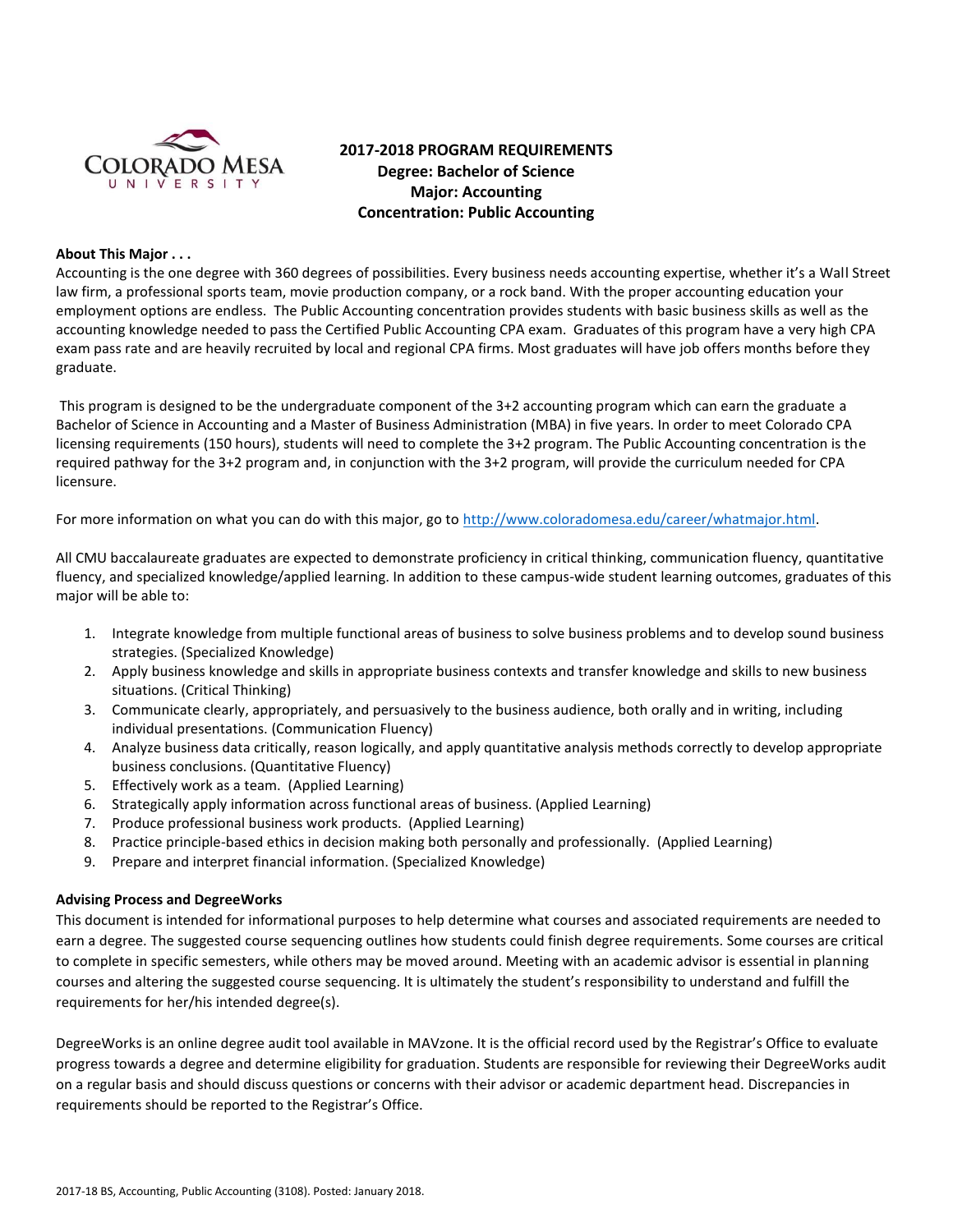#### **Graduation Process**

Students must complete the following in the first two months of the semester prior to completing their degree requirements:

- Review their DegreeWorks audit and create a plan that outlines how unmet requirements will be met in the final semester.
- Meet with their advisor and modify their plan as needed. The advisor must approve the final plan.
- Submit the "Intent to Graduate" form to the Registrar's Office to officially declare the intended graduation date and commencement ceremony plans.
- Register for all needed courses and complete all requirements for each degree sought.

Submission deadlines and commencement details can be found at [http://www.coloradomesa.edu/registrar/graduation.html.](http://www.coloradomesa.edu/registrar/graduation.html) If a student's petition for graduation is denied, it will be her/his responsibility to consult the Registrar's Office regarding next steps.

# **INSTITUTIONAL DEGREE REQUIREMENTS**

The following institutional degree requirements apply to all CMU baccalaureate degrees. Specific programs may have different requirements that must be met in addition to institutional requirements.

- 120 semester hours minimum.
- Students must complete a minimum of 30 of the last 60 hours of credit at CMU, with at least 15 semester hours in major discipline courses numbered 300 or higher.
- 40 upper-division credits (an alternative credit limit applies to the Bachelor of Applied Science degree).
- 2.00 cumulative GPA or higher in all CMU coursework.
- A course may only be used to fulfill one requirement for each degree/certificate.
- No more than six semester hours of independent study courses can be used toward the degree.
- Non-traditional credit, such as advanced placement, credit by examination, credit for prior learning, cooperative education and internships, cannot exceed 30 semester credit hours for a baccalaureate degree; A maximum of 15 of the 30 credits may be for cooperative education, internships, and practica.
- Pre-collegiate courses (usually numbered below 100) cannot be used for graduation.
- Capstone exit assessment/projects (e.g., Major Field Achievement Test) requirements are identified under Program-Specific Degree Requirements.
- The Catalog Year determines which program sheet and degree requirements a student must fulfill in order to graduate. Visit with your advisor or academic department to determine which catalog year and program requirements you should follow.
- See "Requirements for Undergraduate Degrees and Certificates" in the catalog for a complete list of graduation requirements.

# **PROGRAM-SPECIFIC DEGREE REQUIREMENTS**

Must receive a grade of "C" or higher in all major requirements.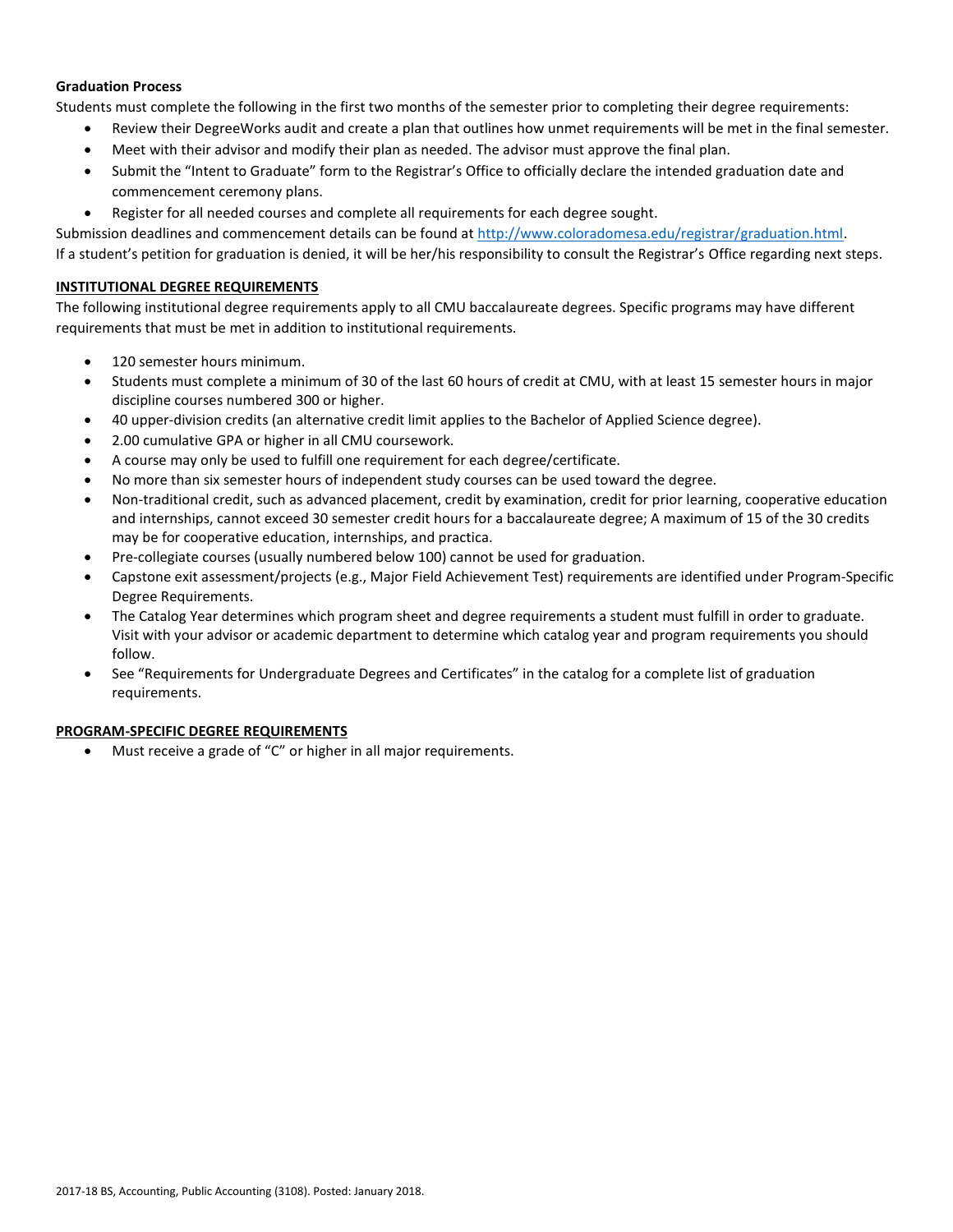### **ESSENTIAL LEARNING REQUIREMENTS** (31 semester hours)

See the current catalog for a list of courses that fulfill the requirements below. If a course is an Essential Learning option and a requirement for your major, you must use it to fulfill the major requirement and make a different selection for the Essential Learning requirement.

**English** (6 semester hours, must receive a grade of "C" or better and must be completed by the time the student has 60 semester hours.)

- ENGL 111 English Composition (3)
- ENGL 112 English Composition (3)

**Mathematics** (3 semester hours, must receive a grade of "C" or better, must be completed by the time the student has 60 semester hours.)

- $\Box$  MATH 113 College Algebra (3)
	- 3 credits apply to the Essential Learning requirements and 1 credit applies to elective credit.

# **Humanities** (3 semester hours)

 $\Box$  Select one Humanities course (3)

# **Social and Behavioral Sciences** (6 semester hours)

- $\Box$  Select one Social and Behavioral Sciences course (3)
- $\Box$  Select one Social and Behavioral Sciences course (3)

**Natural Sciences** (7 semester hours, one course must include a lab)

- $\Box$  Select one Natural Sciences course (3)
- $\Box$  Select one Natural Sciences course with a lab (4)

# **History** (3 semester hours)

 $\Box$  Select one History course (3)

**Fine Arts** (3 semester hours)

 $\square$  Select one Fine Arts course (3)

# **OTHER LOWER-DIVISION REQUIREMENTS**

**Wellness Requirement** (2 semester hours)

- $\Box$  KINE 100 Health and Wellness (1)
- $\Box$  Select one Activity course (1)

# **Essential Learning Capstone** (4 semester hours)

Essential Learning Capstone must be taken after completion of the Essential Learning English and Mathematics requirements, and when a student has earned between 45 and 75 hours.

- ESSL 290 Maverick Milestone (3)
- $\Box$  ESSL 200 Essential Speech (1)

**FOUNDATION COURSES** (27 semester hours. These courses, plus Essential Learning English & Math requirements, must be completed within the student's first 60 hours.)

- $\Box$  ACCT 201 Principles of Financial Accounting (3)
- $\Box$  ACCT 202 Principles of Managerial Accounting (3)
- BUGB 211 Business Communications (3)
- $\Box$  CISB 101 Business Information Technology (3)
- $\square$  CISB 210 Fundamentals of Information Systems (3)
- $\Box$  One of the following courses:
	- CISB 241 Introduction to Business Analysis (3)
	- STAT 241 Introduction to Business Analysis (3)
- $\square$  ECON 201 Principles of Macroeconomics (3)
- $\square$  ECON 202 Principles of Microeconomics (3)
- $\Box$  MANG 201 Principles of Management (3)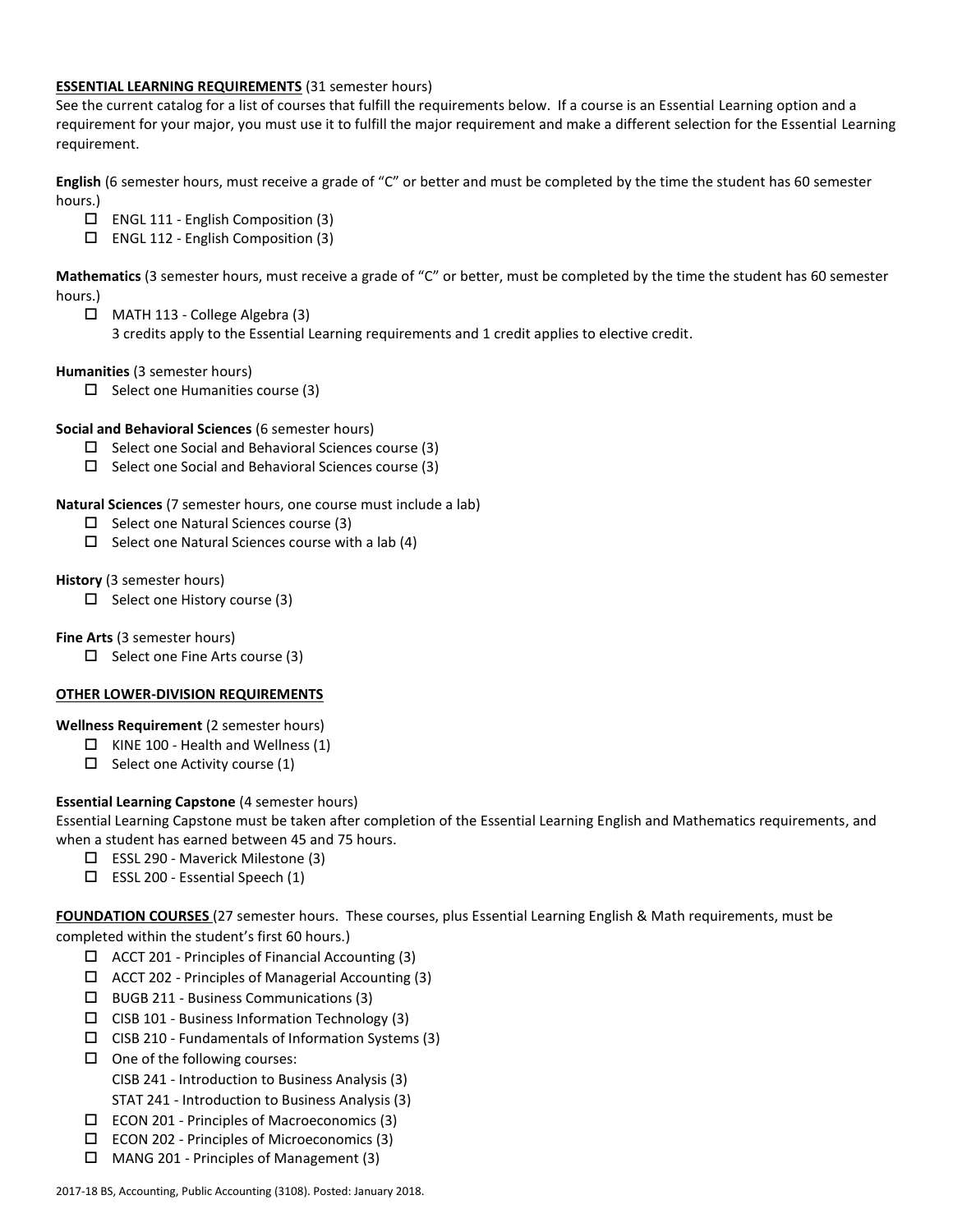### **BS, ACCOUNTING, PUBLIC ACCOUNTING REQUIREMENTS** (55 semester hours, must pass all courses with a grade of "C" or higher)

**Core** (31 semester hours)

- ACCT 321 Intermediate Accounting I (5)
- $\Box$  ACCT 322 Intermediate Accounting II (4)
- ACCT 331 Cost Accounting (3)
- ACCT 360 Professional Preparation I (1)
- $\Box$  ACCT 392 Accounting Info Systems (3)
- ACCT 401 Governmental Accounting (3)
- $\Box$  One of the following courses: BUGB 349 - Legal Environment of Business (3) BUGB 351 - Business Law I(3)
- FINA 301 Managerial Finance (3)
- MANG 410 Effective Workplace Communications (3)
- $\Box$  MARK 231 Principles of Marketing (3)

# **Concentration Courses** (24 semester hours)

- $\Box$  ACCT 350 Ethics for Accounting Professionals (3)
- $\Box$  ACCT 402 Advanced Accounting (3)
- $\Box$  ACCT 411 Auditing I (3)
- $\Box$  ACCT 412 Auditing II (3)
- $\Box$  ACCT 441 Individual Income Tax (4)
- $\Box$  ACCT 442 Advanced Tax and Tax Research (5)
- $\Box$  BUGB 352 Business Law II (3)

**GENERAL ELECTIVES** (All college level courses appearing on your final transcript, not listed above that will bring your total semester hours to 120 hours. 1 semester hour)

MATH 113 - College Algebra (1)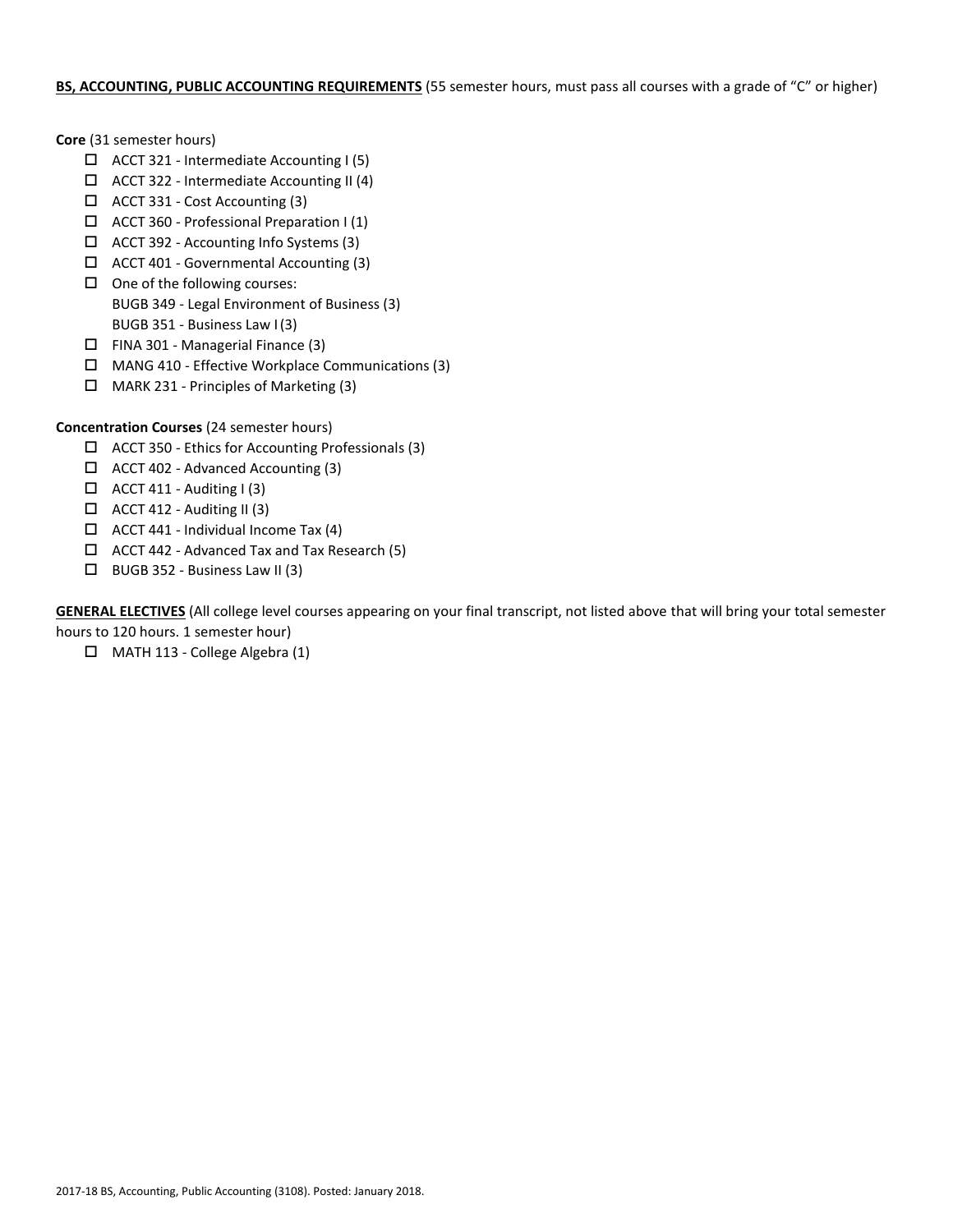### **Freshman Year, Fall Semester: 16 credits**

- ENGL 111 English Composition (3)
- MATH 113 College Algebra (4)
- Essential Learning Fine Arts (3)
- Essential Learning Natural Science (3)
- Essential Learning Social/Behavioral Science (3)

# **Freshman Year, Spring Semester: 14 credits**

- ENGL 112 English Composition (3)
- **Essential Learning History (3)**
- Essential Learning Humanities (3)
- Essential Learning Social/Behavioral Science (3)
- KINE 100 Health and Wellness (1)
- KINA Activity (1)

# **Sophomore Year, Fall Semester: 15 credits**

- ACCT 201 Principles of Financial Accounting (3)
- CISB 101 Business Information Technology (3)
- MANG 201 Principles of Management (3)
- ECON 201 Principles of Macroeconomics (3)
- CISB 241 or STAT 241 Introduction to Business Analysis (3)

# **Sophomore Year, Spring Semester: 16 credits**

- ACCT 202 Principles of Managerial Accounting (3)
- BUGB 211 Business Communications (3)
- CISB 210 Fundamentals of Information Systems (3)
- ECON 202 Principles of Microeconomics (3)
- ESSL 290 Maverick Milestone (3)
- ESSL 200 Essential Speech (1)

# **Junior Year, Fall Semester: 17 credits**

- ACCT 321 Intermediate Accounting I (5)
- ACCT 331 Cost Accounting (3)
- BUGB 349 Legal Environment of Business (3) or BUGB 351 Business Law I (3)
- FINA 301 Managerial Finance (3)
- MARK 231 Principles of Marketing (3)

# **Junior Year, Spring Semester: 17 credits**

- ACCT 322 Intermediate Accounting II (4)
- Essential Learning Natural Science with Lab (4)
- ACCT 392 Accounting Info Systems (3)
- BUGB 352 Business law II (3)
- ACCT 350 Ethics for Accounting Professionals (3)

# **Senior Year, Fall Semester: 13 credits**

- ACCT 401 Governmental Accounting (3)
- MANG 410 Effective Workplace Communications (3)
- $\blacksquare$  ACCT 411 Auditing I (3)
- ACCT 441 Individual Income Tax (4)

# **Senior Year, Spring Semester: 12 credits**

- ACCT 412 Auditing II (3)
- ACCT 402 Advanced Accounting (3)